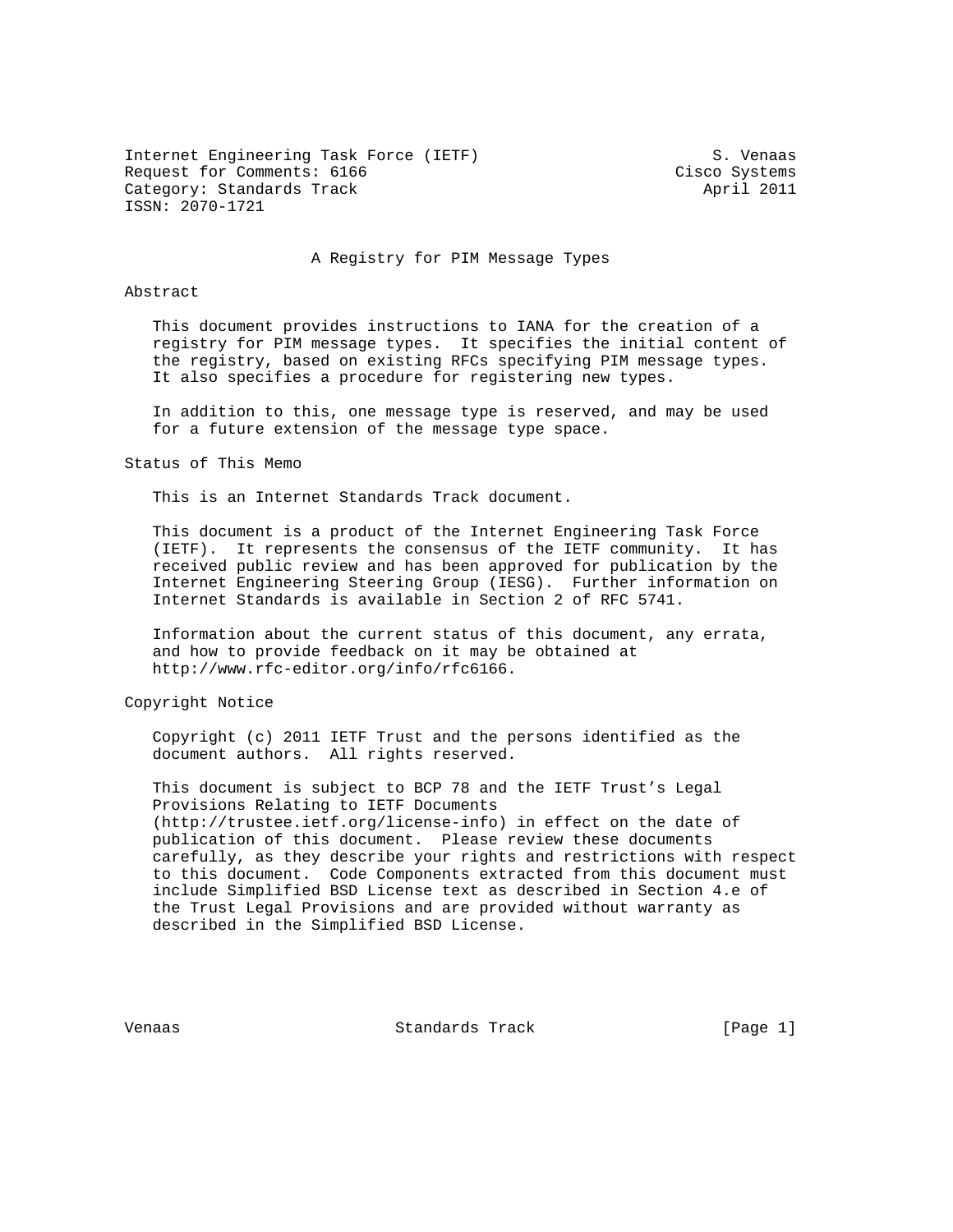Table of Contents

## 1. Introduction

 Apart from this document, there is no existing document specifying a registry for PIM message types. PIM version 1 made use of IGMP [RFC1112], and there is an IGMP registry [IGMPREG] listing the message types used by PIM version 1. PIM version 2, however, is not based on IGMP, and a separate PIM message type registry is needed. There are currently several RFCs specifying new PIM version 2 message types that should be in this new registry. They are the RFCs for PIM Dense Mode [RFC3973], PIM Sparse Mode [RFC4601], and Bidirectional PIM [RFC5015].

 This document specifies the initial content of the new PIM message type registry, based on those existing RFCs. This document also specifies a procedure for registering new PIM message types.

 In addition to this, this document reserves one message type. This type may be used for a future extension of the message type space. The current message type space is only 4 bits, so it is not unlikely that this will be needed. How exactly the extension should be done is left to a future document.

2. Security Considerations

 This document only creates an IANA registry. There may be a security benefit in a well-known place for finding information on which PIM message types are valid and how they are used. Apart from that, there are no security considerations.

3. IANA Considerations

 IANA has created a PIM message type registry. It has been placed in the "Protocol Independent Multicast (PIM)" branch of the tree. Each entry in the registry consists of a message type, a message name, and references to the documents defining the type. The message type is a 4-bit integer with possible values from 0 to 15.

Venaas Standards Track [Page 2]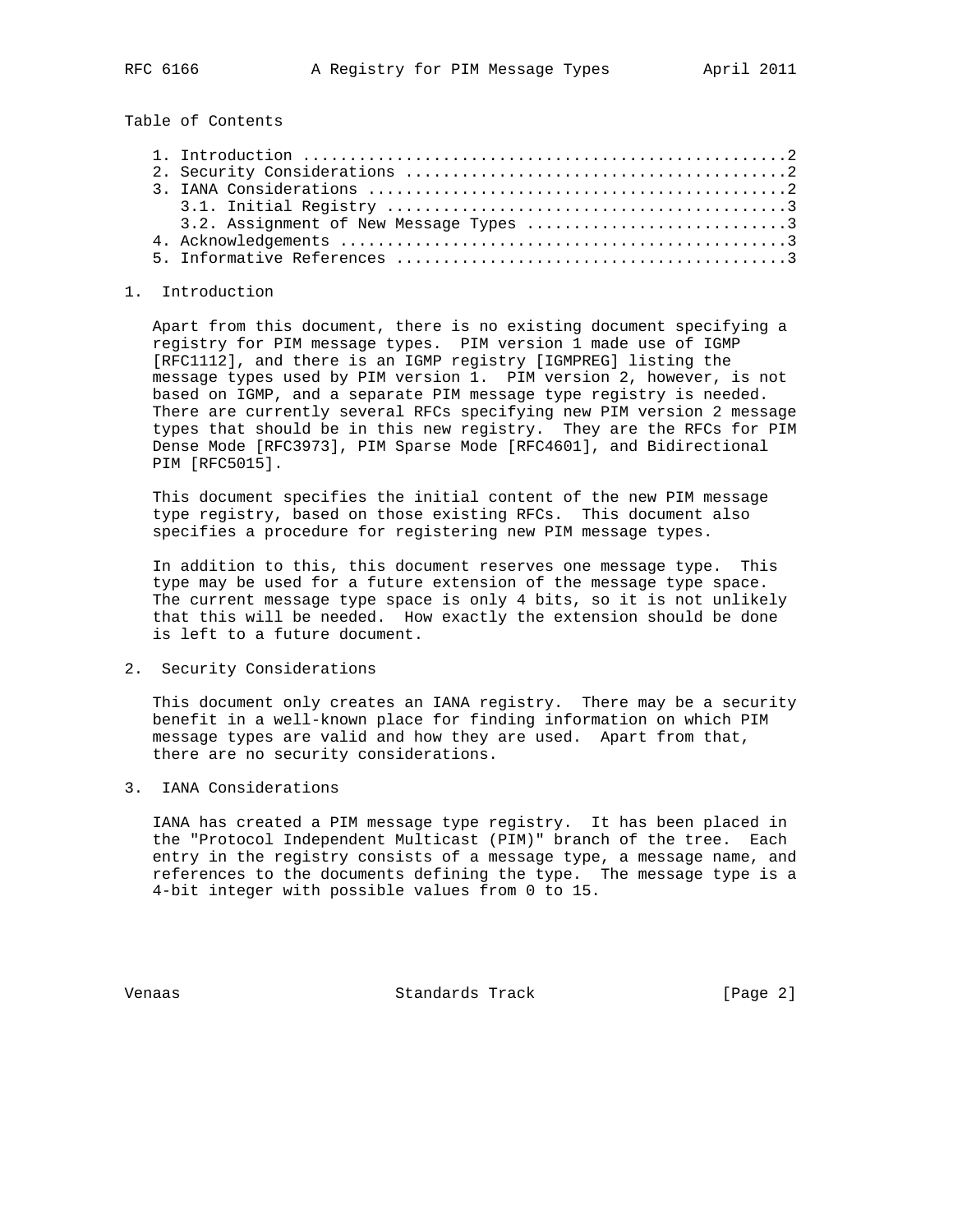# 3.1. Initial Registry

The initial content of the registry should be as follows.

| Name                                   | Reference           |
|----------------------------------------|---------------------|
| Hello                                  | [RFC3973] [RFC4601] |
| Register                               | [RFC4601]           |
| Register Stop                          | [RFC4601]           |
| Join/Prune                             | [RFC3973] [RFC4601] |
| Bootstrap                              | [RFC4601]           |
| Assert                                 | [RFC3973] [RFC4601] |
| Graft                                  | [RFC3973]           |
| Graft-Ack                              | [RFC3973]           |
| Candidate RP Advertisement             | [RFC4601]           |
| State Refresh                          | [RFC3973]           |
| DF Election                            | [RFC5015]           |
| Unassigned                             |                     |
| Reserved (for extension of type space) | this document       |
|                                        |                     |

3.2. Assignment of New Message Types

 Assignment of new message types is done according to the "IETF Review" model; see [RFC5226].

4. Acknowledgements

 Thanks to Toerless Eckert for his suggestion to reserve a type for future extension of the message type space. Also thanks to Mykyta Yevstifeyev for reviewing the document and proposing improvements to the text.

- 5. Informative References
	- [IGMPREG] IANA, "Internet Group Management Protocol (IGMP) Type Numbers - per [RFC3228], [BCP57]", <http://www.iana.org/>.
	- [RFC1112] Deering, S., "Host extensions for IP multicasting", STD 5, RFC 1112, August 1989.
	- [RFC3973] Adams, A., Nicholas, J., and W. Siadak, "Protocol Independent Multicast - Dense Mode (PIM-DM): Protocol Specification (Revised)", RFC 3973, January 2005.
	- [RFC4601] Fenner, B., Handley, M., Holbrook, H., and I. Kouvelas, "Protocol Independent Multicast - Sparse Mode (PIM-SM): Protocol Specification (Revised)", RFC 4601, August 2006.

Venaas Standards Track [Page 3]